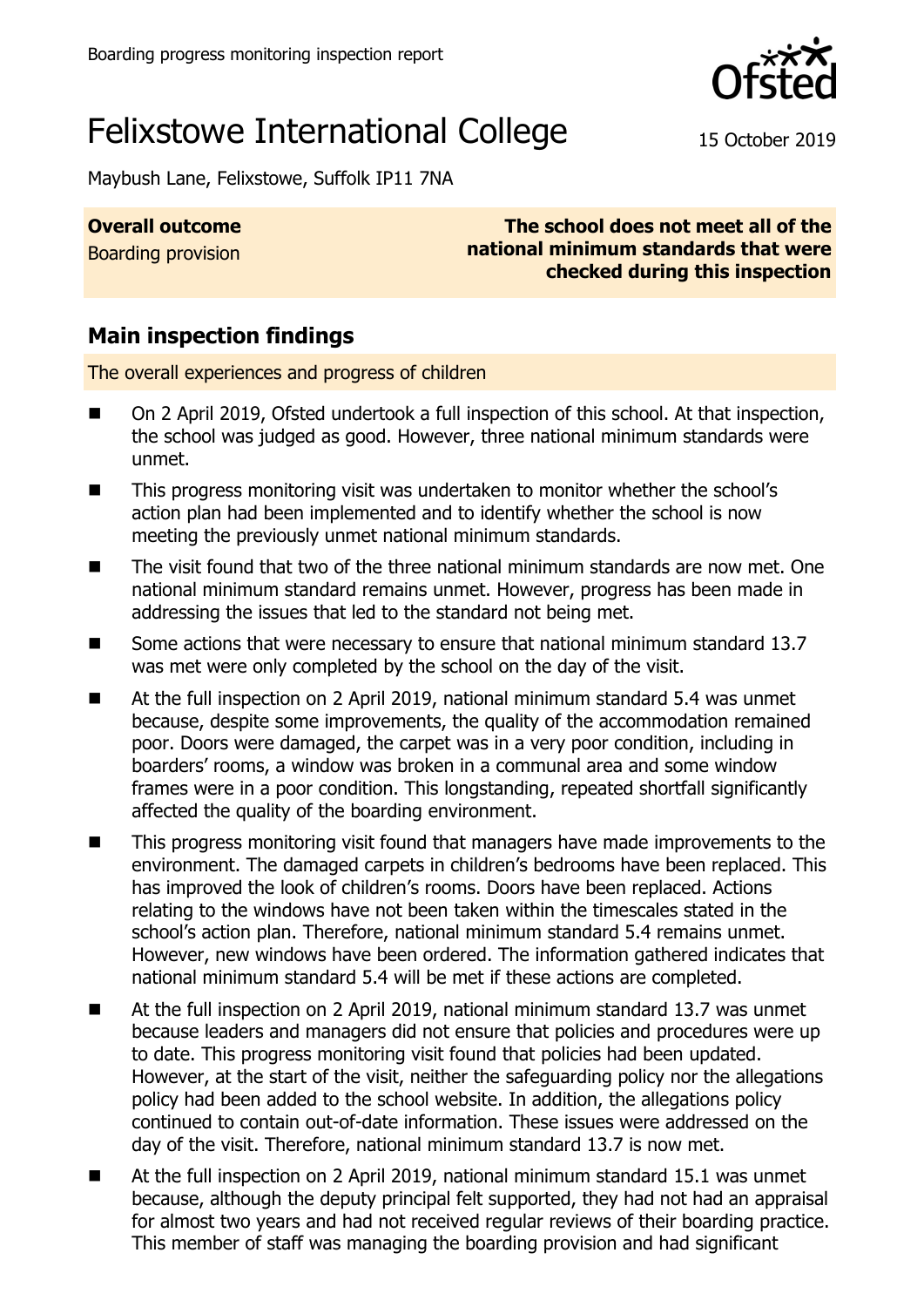

safeguarding responsibilities. Lack of regular practice review and appraisal meant that they were not provided with the full support that they needed to carry out their role. This progress monitoring visit found that all boarding staff, including the person in charge of boarding, have had an appraisal. National minimum standard 15.1 is now met.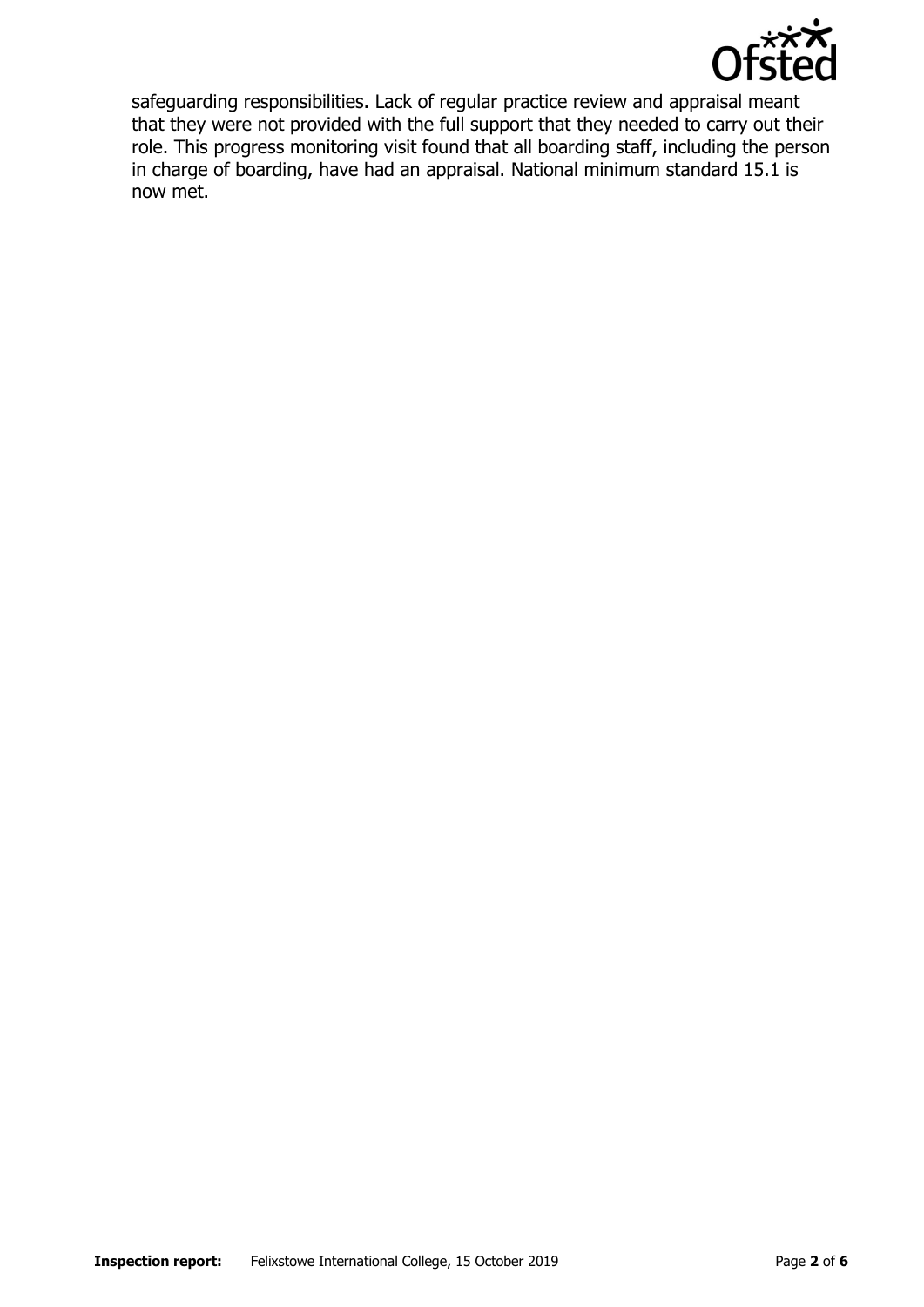

### **Compliance with national minimum standards for boarding schools**

### **The school does not meet the following national minimum standards for boarding schools**

Standards that were not met at the previous inspection

 Boarding houses and other accommodation provided for boarders are appropriately lit, heated and ventilated, cleaned and maintained, and reasonable adjustments are made to provide adequate accessible accommodation for any boarders with restricted mobility. (NMS 5.4)

#### **The school now meets the following national minimum standards for boarding schools**

- The school follows and maintains the policies and documents described in Appendix 1. (NMS 13.7)
- Any staff member or volunteer employed or volunteering in a position working with boarders has a job description reflecting their duties, receives induction training in boarding when newly appointed, and receives regular reviews of their boarding practice, with opportunities for training and continual professional development in boarding. (NMS 15.1)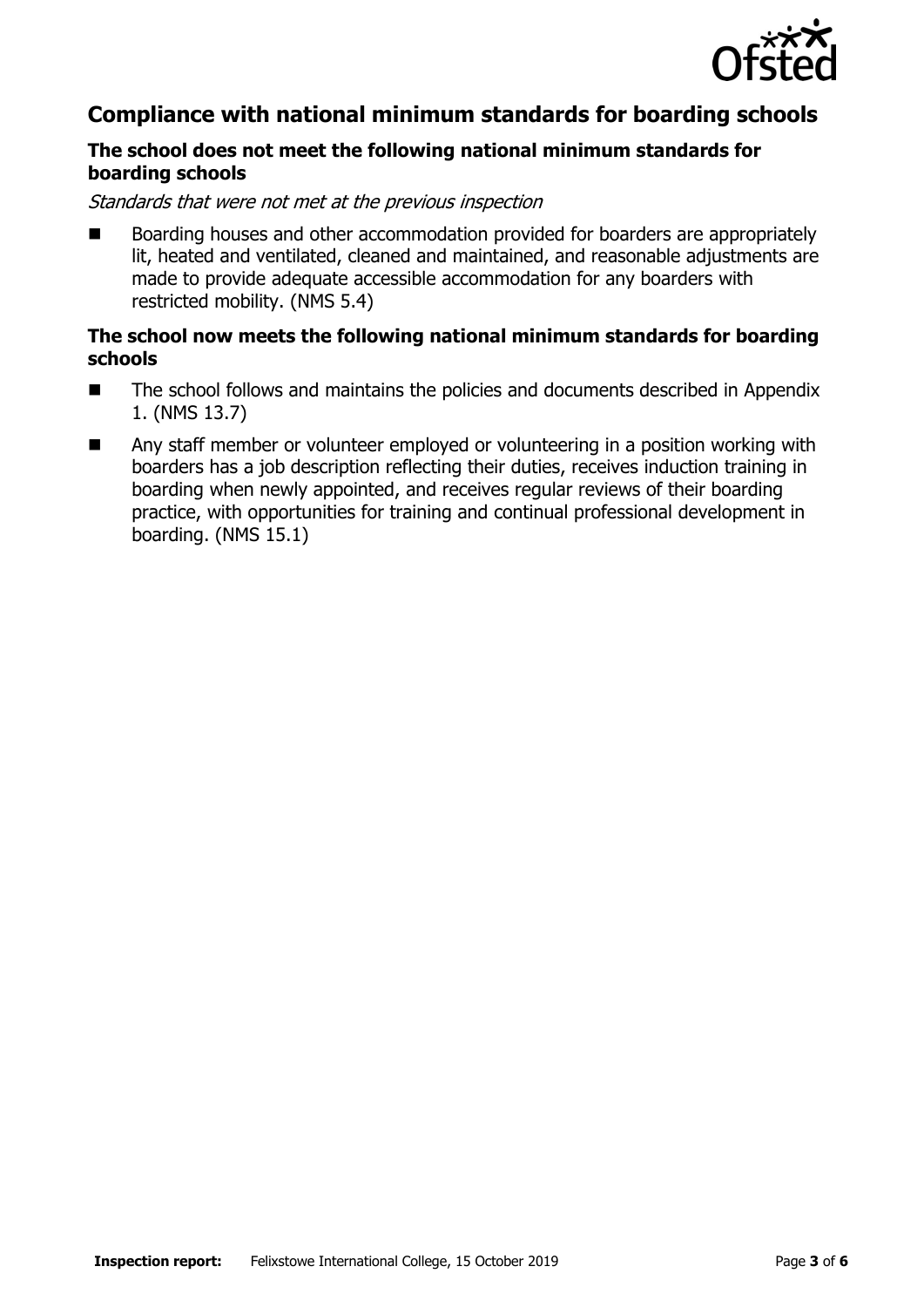

## **School details**

| Unique reference number             | 124899   |
|-------------------------------------|----------|
| Social care unique reference number | SC024579 |
| DfE registration number             | 935/6076 |
| <b>Inspection number</b>            | 10099001 |

The inspection of boarding provision was carried out under the Children Act 1989, as amended by the Care Standards Act 2000, having regard to the national minimum standards for boarding schools.

| Type of school                       | Other independent school    |
|--------------------------------------|-----------------------------|
| <b>School status</b>                 | Independent boarding school |
| Age range of pupils                  | 9 to 19                     |
| <b>Gender of pupils</b>              | Mixed                       |
| Number of pupils on the school roll  | 20                          |
| Number of boarders on roll           | 18                          |
| <b>Headteacher</b>                   | Rebecca Mainprice           |
| Head of boarding provision           | Chaerin Lee                 |
| Telephone number                     | 01394 282 388               |
| Website                              | www.ficedu.org              |
| <b>Email address</b>                 | Fic-uk@hotmail.com          |
| Date of previous boarding inspection | 2 April 2019                |

#### **Information about this school**

- Felixstowe International College is an independent boarding school located in a residential area on the outskirts of Felixstowe.
- The boarding accommodation and the school are on the same site.
- The college accommodates up to 32 students, aged nine to 19.
- At the time of the inspection, the college had 19 boarders.
- The last full inspection of the boarding provision was in April 2019.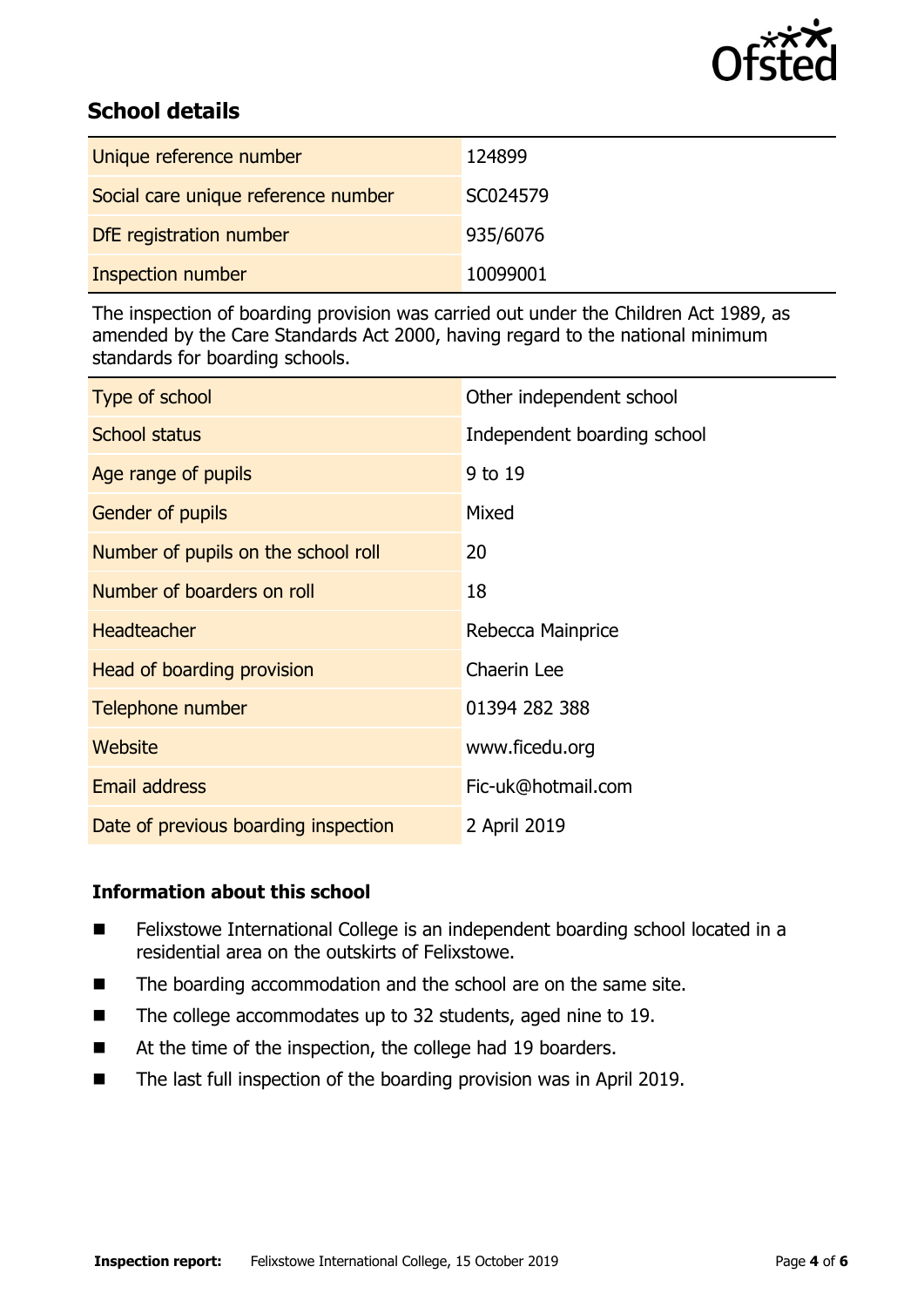

### **Information about this inspection**

■ This inspection was carried out at the request of the registration authority for independent schools. The purpose of the inspection was to monitor the progress that the school has made in meeting the national minimum standards that it had not complied with at its previous inspection.

#### **Inspection team**

Ashley Hinson, lead inspector Social Care Regulatory Inspector